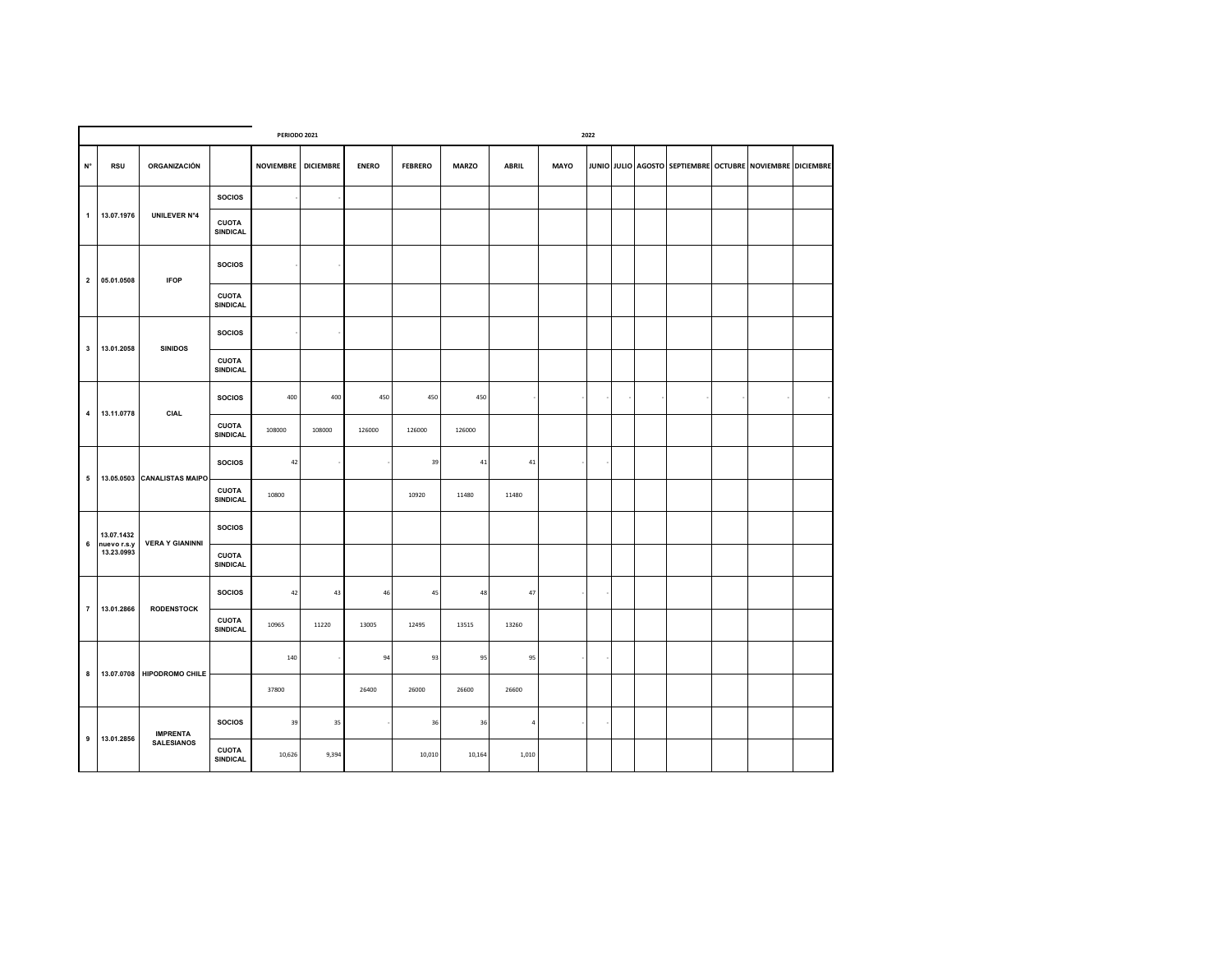|    |               |                       | <b>SOCIOS</b>                   | 1,554   | 1,558   | 1,497   | 1,492   | 1,486   | 1,517   |         |       |  |  |  |
|----|---------------|-----------------------|---------------------------------|---------|---------|---------|---------|---------|---------|---------|-------|--|--|--|
| 10 | 13.01.0917    | <b>SINTECH</b>        | <b>CUOTA</b><br>SINDICAL        | 419629  | 420584  | 419166  | 417753  | 416025  | 424877  |         |       |  |  |  |
|    |               |                       | <b>SOCIOS</b>                   | 7,848   | 7,848   | 7,568   | 7,568   | 7,568   | 7,568   | 6,970   |       |  |  |  |
| 11 | 13.01.0807    | <b>BANCO ESTADO</b>   | <b>CUOTA</b><br>SINDICAL        | 2119000 | 2119000 | 2119000 | 2119000 | 2119000 | 2119000 | 2119000 |       |  |  |  |
|    |               |                       | <b>SOCIOS</b>                   |         |         |         |         |         |         |         |       |  |  |  |
| 12 | 13.02.2156    | PRODEMU               | <b>CUOTA</b><br>SINDICAL        |         |         |         |         |         |         |         |       |  |  |  |
|    | 13.07.2242    | PMC                   | <b>SOCIOS</b>                   |         |         |         |         |         |         |         |       |  |  |  |
| 13 |               |                       | <b>CUOTA</b><br><b>SINDICAL</b> |         |         |         |         |         |         |         |       |  |  |  |
| 14 | 13.04.0174    | <b>AGRO TANTEHUE</b>  | <b>SOCIOS</b>                   | 250     | 250     | 250     | 250     | 250     | 250     | 230     | 230   |  |  |  |
|    |               |                       | <b>CUOTA</b><br>SINDICAL        | 67500   | 67500   | 70000   | 70000   | 70000   | 70000   | 70000   | 70000 |  |  |  |
|    | 15 13.01.1484 | <b>METRO</b>          | <b>SOCIOS</b>                   | 1,332   | 1,329   | 1,368   | 1,431   | 1,462   | 1,465   | 1,476   |       |  |  |  |
|    |               |                       | <b>CUOTA</b><br><b>SINDICAL</b> | 359640  | 358830  | 383040  | 400680  | 409360  | 410200  | 448680  |       |  |  |  |
| 16 | 13.07.0961    | <b>SINATI IQUIQUE</b> | <b>SOCIOS</b>                   |         |         |         |         |         |         |         |       |  |  |  |
|    |               |                       | <b>CUOTA</b><br>SINDICAL        |         |         |         |         |         |         |         |       |  |  |  |
| 17 | 05.01.0894    | <b>MERCADE-RISTAS</b> | <b>SOCIOS</b>                   | 222     | 222     | 214     | 214     | 214     | 214     | 197     |       |  |  |  |
|    |               | <b>UNILEVER</b>       | <b>CUOTA</b><br>SINDICAL        | 60000   | 60000   | 60000   | 60000   | 60000   | 60000   | 60000   |       |  |  |  |
| 18 | 13.08.0295    | <b>CORMUP</b>         | <b>SOCIOS</b>                   | 556     | 556     | 536     | 536     | 536     | 536     | 493     |       |  |  |  |
|    |               |                       | <b>CUOTA</b><br>SINDICAL        | 150000  | 150000  | 150000  | 150000  | 150000  | 150000  | 150000  |       |  |  |  |
| 19 | 13.07.2089    | <b>HONORA-RIOS</b>    | <b>SOCIOS</b>                   | 220     | 220     | 214     | 214     | 214     |         |         |       |  |  |  |
|    |               | <b>RECOLETA</b>       | <b>CUOTA</b><br><b>SINDICAL</b> | 59400   | 59400   | 60000   | 60000   | 60000   |         |         |       |  |  |  |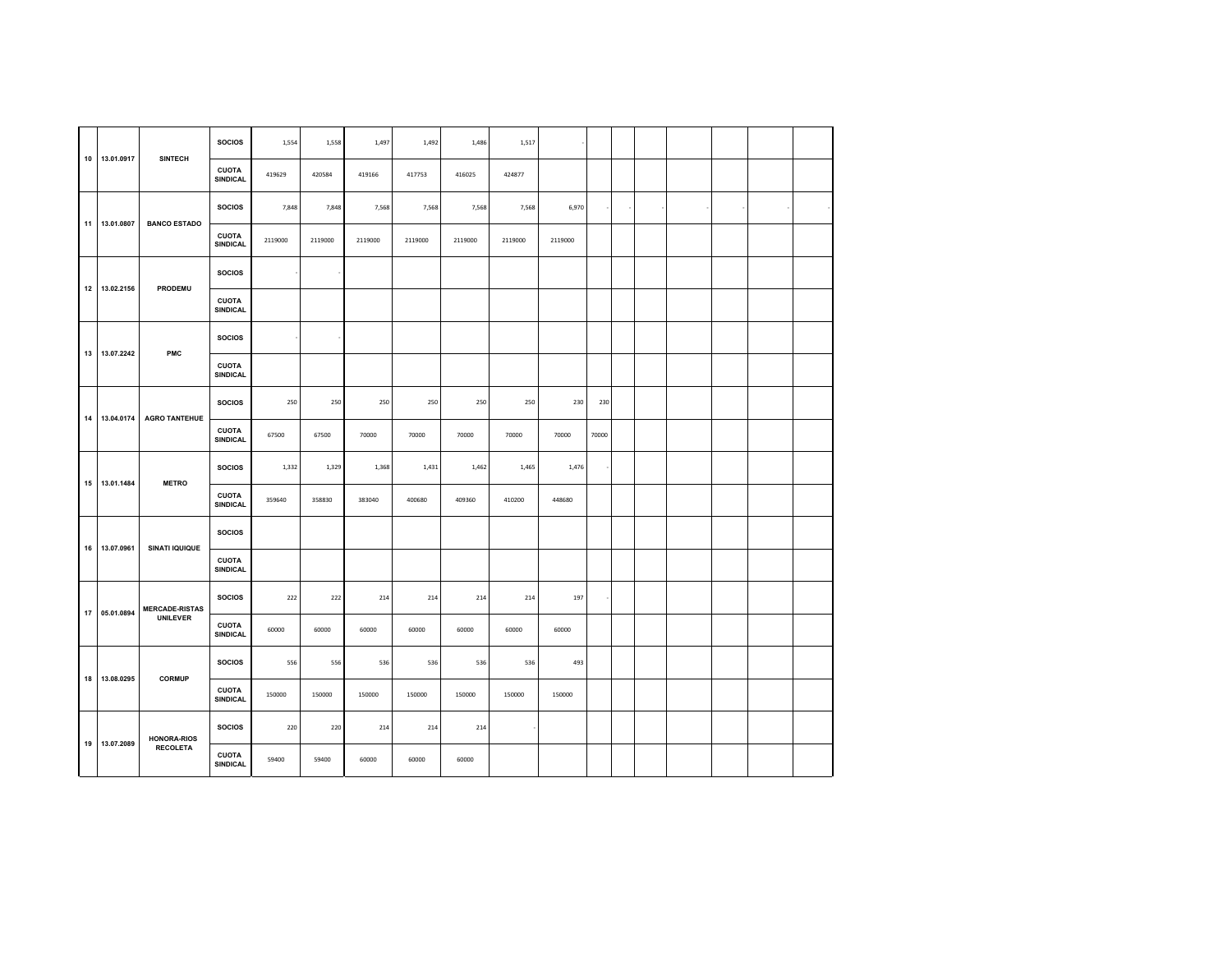| 20 13.07.2070 | <b>SINAMUARCHI</b> | <b>SOCIOS</b>                   |       |       |       |       |       |  |  |  |  |
|---------------|--------------------|---------------------------------|-------|-------|-------|-------|-------|--|--|--|--|
|               |                    | <b>CUOTA</b><br>SINDICAL        |       |       |       |       |       |  |  |  |  |
|               | <b>CAFÉ LO</b>     | <b>SOCIOS</b>                   |       |       |       |       |       |  |  |  |  |
| 21 13.02.0518 | VALLEDOR           | <b>CUOTA</b><br><b>SINDICAL</b> |       |       |       |       |       |  |  |  |  |
| 22 13.01.2250 | <b>SINACAR</b>     | <b>SOCIOS</b>                   |       |       |       |       |       |  |  |  |  |
|               |                    | <b>CUOTA</b><br>SINDICAL        |       |       |       |       |       |  |  |  |  |
| 23 13.01.4641 | <b>SINACIN</b>     | <b>SOCIOS</b>                   |       |       |       |       |       |  |  |  |  |
|               |                    | <b>CUOTA</b><br><b>SINDICAL</b> |       |       |       |       |       |  |  |  |  |
| 24 13.22.0414 | <b>STARBUCKS</b>   | <b>SOCIOS</b>                   |       |       |       |       |       |  |  |  |  |
|               |                    | <b>CUOTA</b><br><b>SINDICAL</b> |       |       |       |       |       |  |  |  |  |
| 25 13.01.1841 | PAROT              | <b>SOCIOS</b>                   |       |       |       |       |       |  |  |  |  |
|               |                    | <b>CUOTA</b><br><b>SINDICAL</b> |       |       |       |       |       |  |  |  |  |
| 26 13.07.0831 | <b>DUMONT</b>      | <b>SOCIOS</b>                   |       |       |       |       |       |  |  |  |  |
|               |                    | <b>CUOTA</b><br>SINDICAL        |       |       |       |       |       |  |  |  |  |
| 27 13.07.1432 | <b>FRUTALE</b>     | <b>SOCIOS</b>                   | 54    | 59    | 56    | 54    | 56    |  |  |  |  |
|               |                    | <b>CUOTA</b><br><b>SINDICAL</b> | 14600 | 16000 | 15800 | 15200 | 15600 |  |  |  |  |
| 28 13.01.3414 | <b>ISS</b>         | <b>SOCIOS</b>                   |       |       |       | 182   |       |  |  |  |  |
|               |                    | <b>CUOTA</b><br>SINDICAL        |       |       |       | 51000 |       |  |  |  |  |
| 29 13.12.0993 | <b>FULLCARGA</b>   | <b>SOCIOS</b>                   |       |       |       |       |       |  |  |  |  |
|               |                    | <b>CUOTA</b><br>SINDICAL        |       |       |       |       |       |  |  |  |  |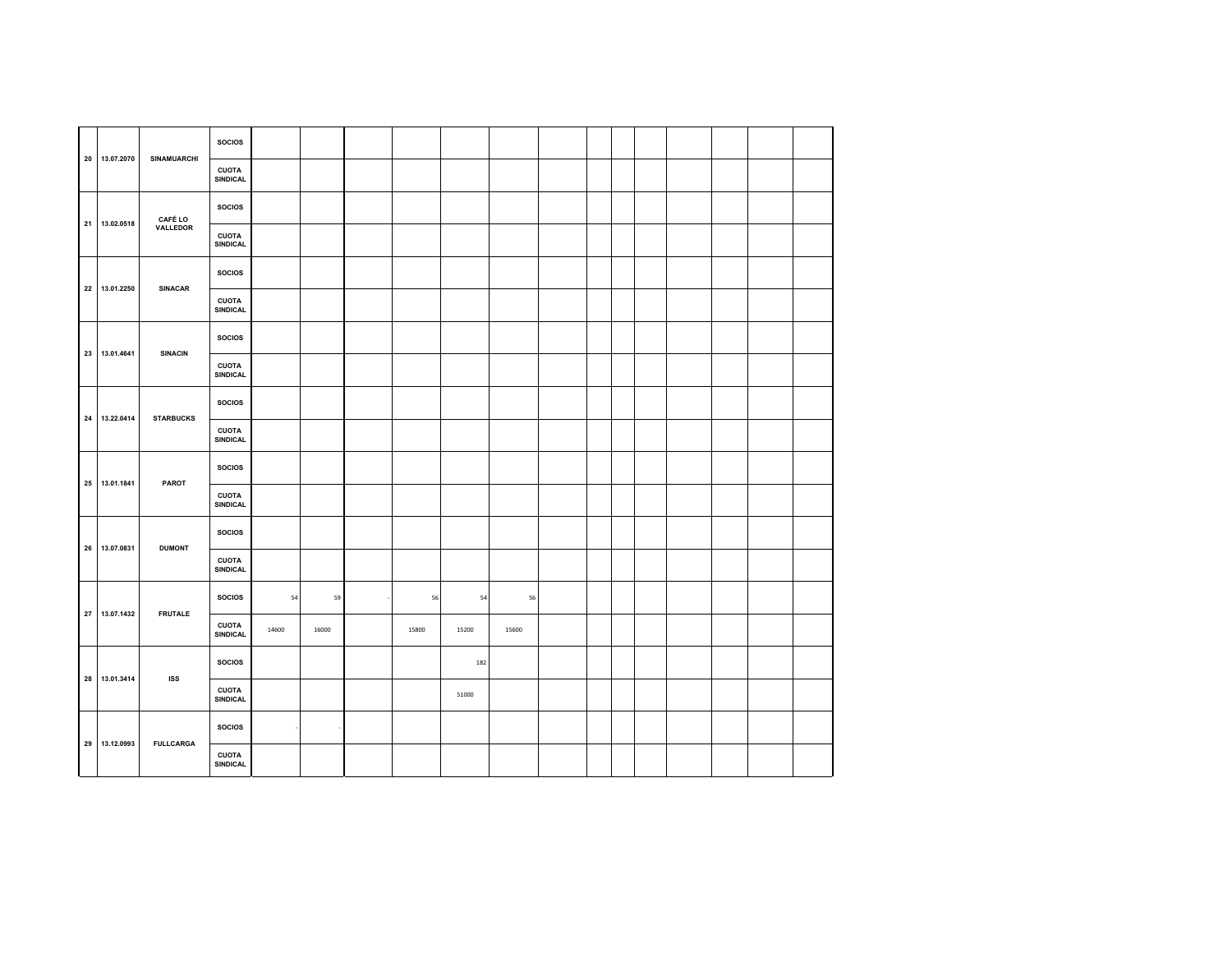|    |               | <b>SIEC</b>            | <b>SOCIOS</b>                   |       |       |       |       |       |       |  |  |  |  |
|----|---------------|------------------------|---------------------------------|-------|-------|-------|-------|-------|-------|--|--|--|--|
| 30 |               |                        | CUOTA<br>SINDICAL               |       |       |       |       |       |       |  |  |  |  |
|    | 31 05.04.0413 | <b>MANIPULADORAS</b>   | <b>SOCIOS</b>                   |       |       |       |       |       |       |  |  |  |  |
|    |               | <b>RACIOSIL</b>        | <b>CUOTA</b><br>SINDICAL        |       |       |       |       |       |       |  |  |  |  |
|    | 32 05.04.0420 | <b>SOCIEDAD RAFAEL</b> | <b>SOCIOS</b>                   |       |       |       |       |       |       |  |  |  |  |
|    |               | <b>DE PABLO</b>        | <b>CUOTA</b><br>SINDICAL        |       |       |       |       |       |       |  |  |  |  |
| 33 | 05.04.0375    | <b>WALMART SAN</b>     | <b>SOCIOS</b>                   |       |       |       |       |       |       |  |  |  |  |
|    |               | <b>ANTONIO</b>         | <b>CUOTA</b><br><b>SINDICAL</b> |       |       |       |       |       |       |  |  |  |  |
|    | 34 05.04.0394 | <b>HONORARIOS SAN</b>  | <b>SOCIOS</b>                   |       |       |       |       |       |       |  |  |  |  |
|    |               | <b>ANTONIO</b>         | <b>CUOTA</b>                    |       |       |       |       |       |       |  |  |  |  |
| 35 | 03.01.003     | <b>ENAMI PLANTA</b>    | <b>SOCIOS</b>                   | 63    | 63    | 62    | 61    | 61    | 66    |  |  |  |  |
|    |               | <b>MATTA</b>           | <b>CUOTA</b>                    | 17010 | 17010 | 17360 | 17080 | 17080 | 18544 |  |  |  |  |
|    | 36 13.01.0519 | <b>ALUSA</b>           | <b>SOCIOS</b>                   | 192   | 197   | 194   | 196   | 195   | 193   |  |  |  |  |
|    |               |                        | <b>CUOTA</b>                    | 51840 | 53190 | 54270 | 54810 | 54600 | 54040 |  |  |  |  |
|    | 37 13.11.1245 | <b>SINTRALOC</b>       | <b>SOCIOS</b>                   |       |       |       |       |       |       |  |  |  |  |
|    |               |                        | <b>CUOTA</b>                    |       |       |       |       |       |       |  |  |  |  |
|    | 38 13.07.0508 | <b>CONTITECH</b>       | <b>SOCIOS</b>                   |       |       |       |       |       |       |  |  |  |  |
|    |               |                        | <b>CUOTA</b>                    |       |       |       |       |       |       |  |  |  |  |
|    |               |                        | <b>SOCIOS</b>                   | 48    | 48    | 46    | 46    | 46    | 46    |  |  |  |  |
| 39 | 50.10.454     | <b>CAMBIASO</b>        | <b>CUOTA</b>                    | 13000 | 13000 | 13000 | 13000 | 13000 | 13000 |  |  |  |  |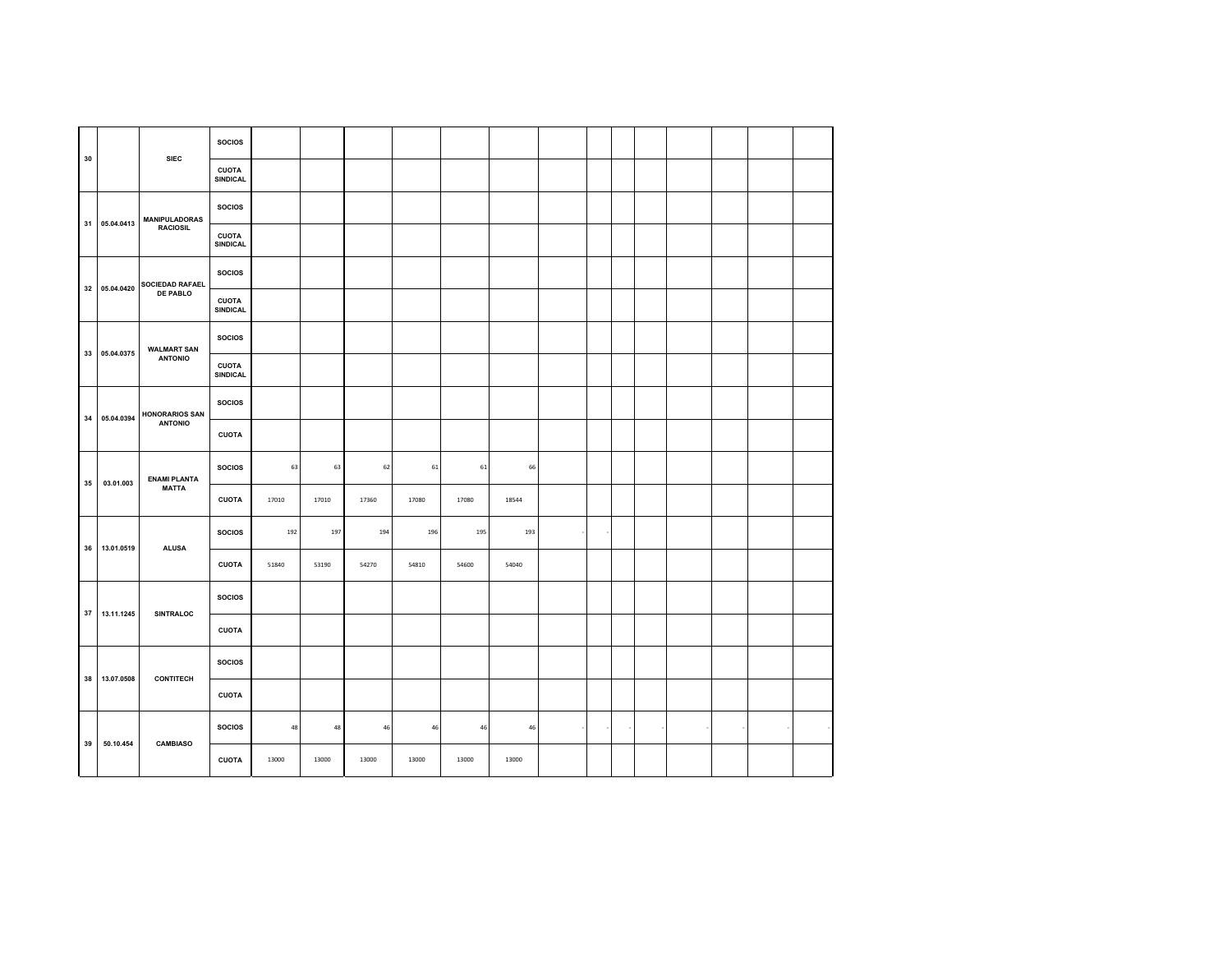| 40 | 10.10.292     | CMCC                                 | <b>SOCIOS</b> |             |       |       |       |       |       |             |  |  |  |  |
|----|---------------|--------------------------------------|---------------|-------------|-------|-------|-------|-------|-------|-------------|--|--|--|--|
|    |               |                                      | <b>CUOTA</b>  |             |       |       |       |       |       |             |  |  |  |  |
|    | 41 13.02.0037 | <b>NEXANS</b>                        | <b>SOCIOS</b> |             |       |       |       | 114   | 105   |             |  |  |  |  |
|    |               |                                      | <b>CUOTAS</b> |             |       |       |       | 32000 | 32000 |             |  |  |  |  |
|    |               | 42 13.12.0066 VECINAL SECTOR 3       | <b>SOCIOS</b> |             |       |       |       |       |       |             |  |  |  |  |
|    |               |                                      | <b>CUOTA</b>  |             |       |       |       |       |       |             |  |  |  |  |
|    | 43 02.01.0801 | CONVEYOR                             | <b>SOCIOS</b> | $\mathbf 2$ |       |       |       |       |       |             |  |  |  |  |
|    |               |                                      | <b>CUOTA</b>  | 618         |       |       |       |       |       |             |  |  |  |  |
|    | 44 13.01.1110 | <b>DOS EN UNO</b>                    | <b>SOCIOS</b> |             |       |       |       |       |       |             |  |  |  |  |
|    |               |                                      | <b>CUOTA</b>  |             |       |       |       |       |       |             |  |  |  |  |
|    |               |                                      |               |             |       |       |       |       |       |             |  |  |  |  |
|    |               |                                      | <b>SOCIOS</b> | 119         | 119   | 115   | 115   | 115   | 115   |             |  |  |  |  |
|    | 45 13.01.4215 | LUONGE                               | <b>CUOTA</b>  | 32100       | 32100 | 32100 | 32100 | 32100 | 32100 |             |  |  |  |  |
|    |               |                                      | <b>SOCIOS</b> |             |       |       |       |       |       |             |  |  |  |  |
|    | 46 13.13.1044 | <b>ANCOR TECMIN</b>                  | <b>CUOTA</b>  |             |       |       |       |       |       |             |  |  |  |  |
|    |               |                                      | <b>SOCIOS</b> |             |       |       |       |       |       |             |  |  |  |  |
|    | 47 06.01.0327 | <b>AGRICOLA SUPER</b>                | <b>CUOTA</b>  |             |       |       |       |       |       |             |  |  |  |  |
|    |               |                                      | <b>SOCIOS</b> |             |       |       |       |       |       |             |  |  |  |  |
|    | 48 13.06.0119 | <b>CONCENTRADOS</b>                  | <b>CUOTA</b>  |             |       |       |       |       |       |             |  |  |  |  |
|    | 49 13.01.1517 | <b>OPERADORES</b><br><b>POSTALES</b> | <b>SOCIOS</b> | 1,282       | 1,272 | 1255  | 1245  | 1245  | 1319  | $\mathbb O$ |  |  |  |  |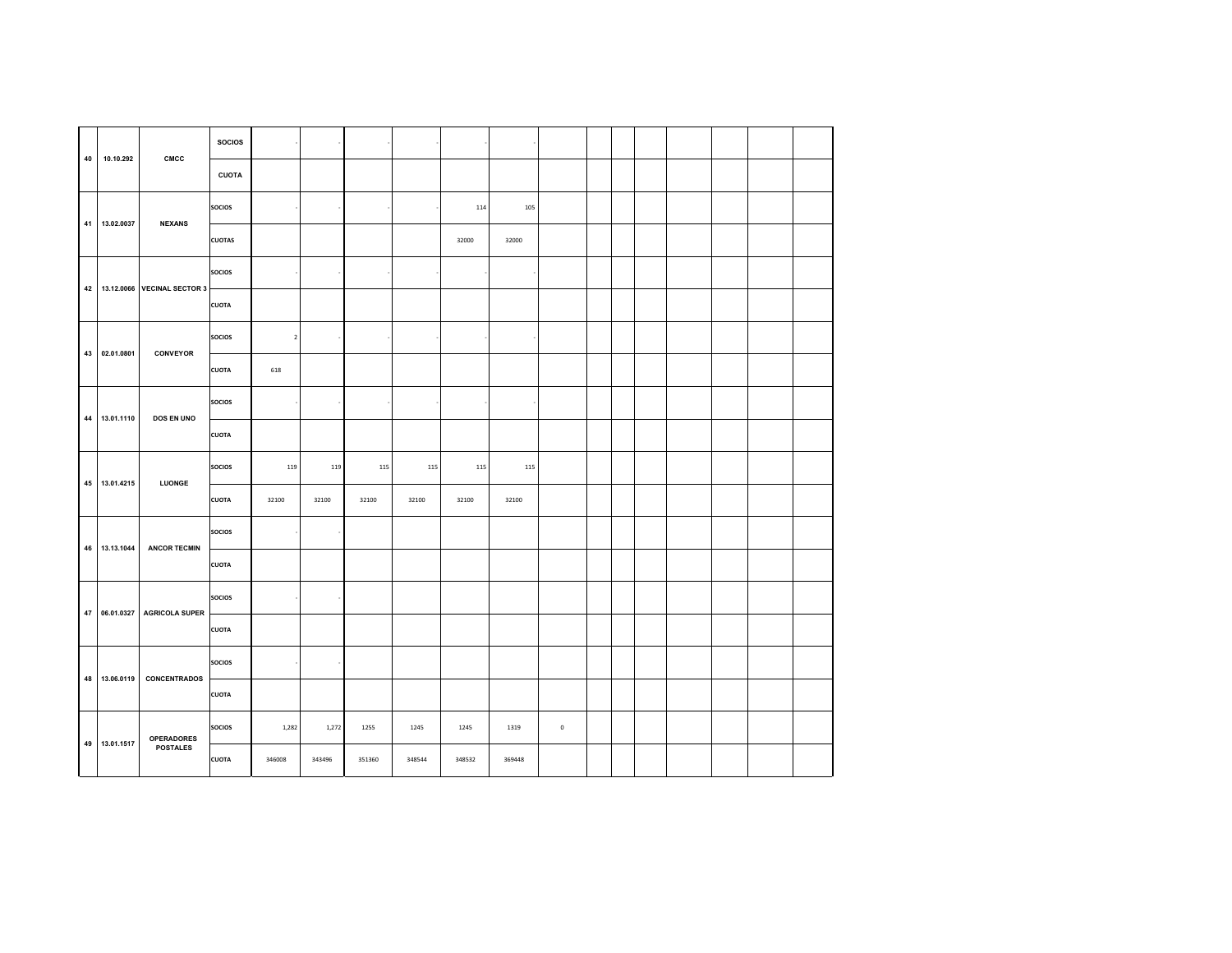| 50 13.23.0043 | <b>IMERYS</b>                  | <b>SOCIOS</b> |           |            |             |             |             |                          |             |                          |             |             |             |             |             |             |
|---------------|--------------------------------|---------------|-----------|------------|-------------|-------------|-------------|--------------------------|-------------|--------------------------|-------------|-------------|-------------|-------------|-------------|-------------|
|               |                                | <b>CUOTA</b>  | 10582     | 10582      |             |             |             |                          |             |                          |             |             |             |             |             |             |
|               |                                | <b>SOCIOS</b> |           |            |             |             |             |                          |             |                          |             |             |             |             |             |             |
|               | 51 13.03.0230 AVICOLA EL MONTE | <b>CUOTA</b>  |           |            |             |             |             |                          |             |                          |             |             |             |             |             |             |
| 52 05.03.0334 | <b>ELECTROGAS</b>              | <b>SOCIOS</b> | $30\,$    | $30\,$     |             |             |             |                          |             |                          |             |             |             |             |             |             |
|               |                                | <b>CUOTA</b>  | 8100      | 8100       |             |             |             |                          |             |                          |             |             |             |             |             |             |
| 53 13.13.1042 | <b>TRENDY</b>                  | <b>SOCIOS</b> |           |            |             |             |             |                          |             |                          |             |             |             |             |             |             |
|               |                                | <b>CUOTA</b>  | 5400      | 5400       |             |             |             |                          |             |                          |             |             |             |             |             |             |
| 54 01.01.0707 | <b>MANIPULADORAS</b>           |               |           |            |             |             |             |                          |             |                          |             |             |             |             |             |             |
|               | <b>IQUIQUE</b>                 |               |           |            |             |             |             |                          |             |                          |             |             |             |             |             |             |
| 55 05.07.0109 | SOPRAVAL                       | <b>SOCIOS</b> |           |            |             |             |             |                          |             |                          |             |             |             |             |             |             |
|               |                                | <b>CUOTA</b>  |           |            |             |             |             |                          |             |                          |             |             |             |             |             |             |
|               |                                | <b>SOCIOS</b> | $\bf{24}$ | ${\bf 24}$ | 20          | 19          | 21          | 20                       | 18          |                          |             |             |             |             |             |             |
| 56 13.01.4789 | <b>SINCOH</b>                  | <b>CUOTA</b>  | 6480      | 6480       | 5670        | 5400        | 6010        | 5600                     | 5600        |                          |             |             |             |             |             |             |
| 57 05.04.0458 | <b>GOLETA</b>                  | <b>SOCIOS</b> | 5         | 5          | $\mathsf S$ | $\mathsf S$ | $\mathsf S$ | $\overline{\phantom{a}}$ | 5           | $\overline{\phantom{a}}$ |             |             |             |             |             |             |
|               |                                | <b>CUOTA</b>  | 1275      | 1275       | 1275        | 1275        | 1275        | 1400                     | 1400        | 1400                     |             |             |             |             |             |             |
| 58 13.01.0455 | <b>ENEL</b>                    | <b>SOCIOS</b> | 175       | 179        | 176         | 181         | 185         | 201                      | $\mathbf 0$ | $\,0\,$                  | $\mathbf 0$ | $\mathbf 0$ | $\mathbf 0$ | $\mathbf 0$ | $\mathbf 0$ | $\mathbf 0$ |
|               |                                | <b>CUOTA</b>  | 47250     | 48330      | 49410       | 50760       | 51840       | 56160                    |             |                          |             |             |             |             |             |             |
|               |                                |               |           |            |             |             |             |                          |             |                          |             |             |             |             |             |             |
| 59 01.01.0260 | <b>SAL LOBOS</b>               |               |           |            |             |             |             |                          |             |                          |             |             |             |             |             |             |